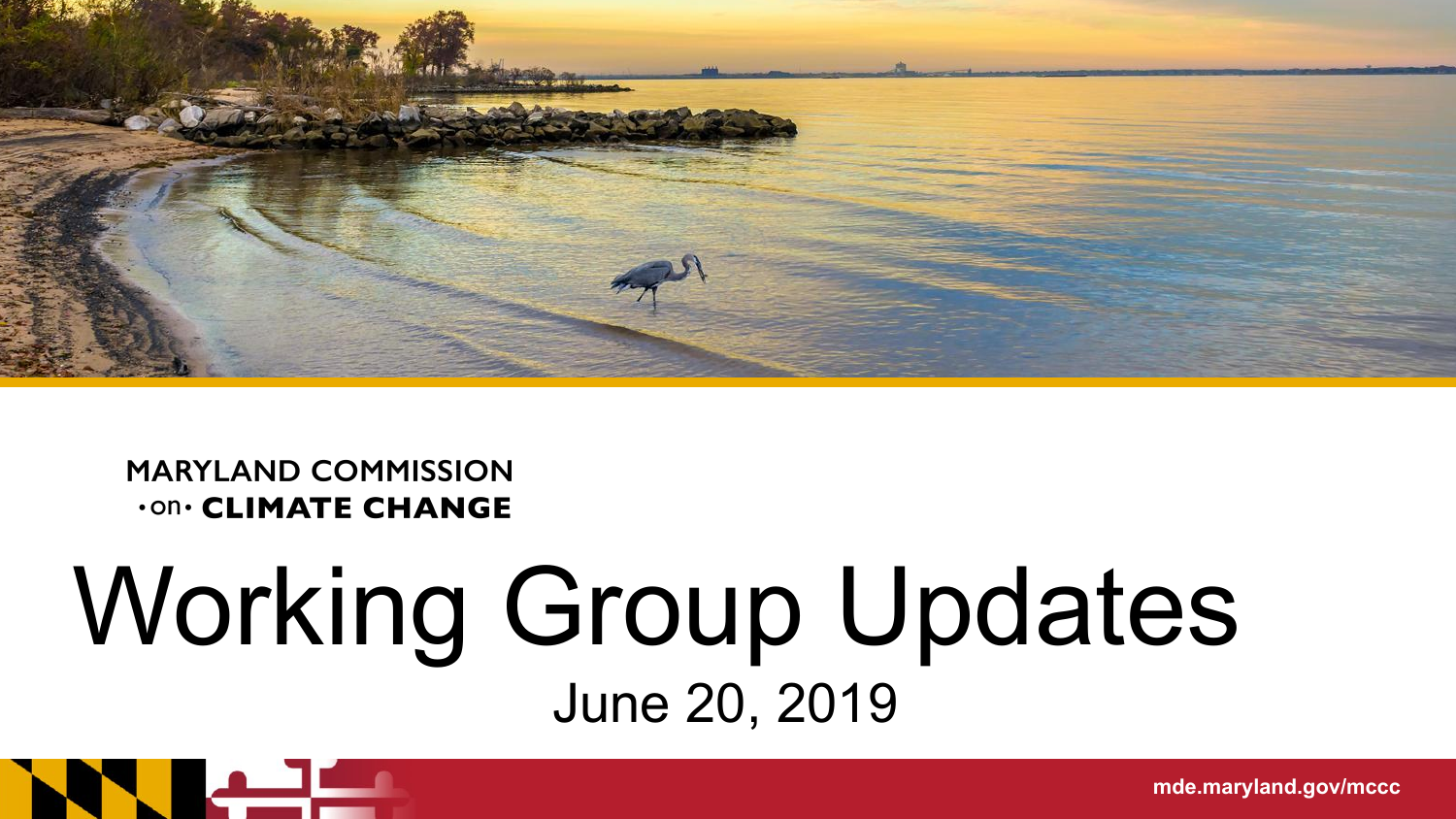## **Education, Communication, and Outreach Working Group**

- ❖ Increase external awareness of State climate change work & GGRA
- ❖ Facilitate awareness of Climate Change through common points of entry to state and local government (Implementation of 2018 Recommendation)
- ❖ Communicate climate action co-benefits for the climate, employment, and the economy
- ❖ Recognize and support Climate Change Action in the private sector



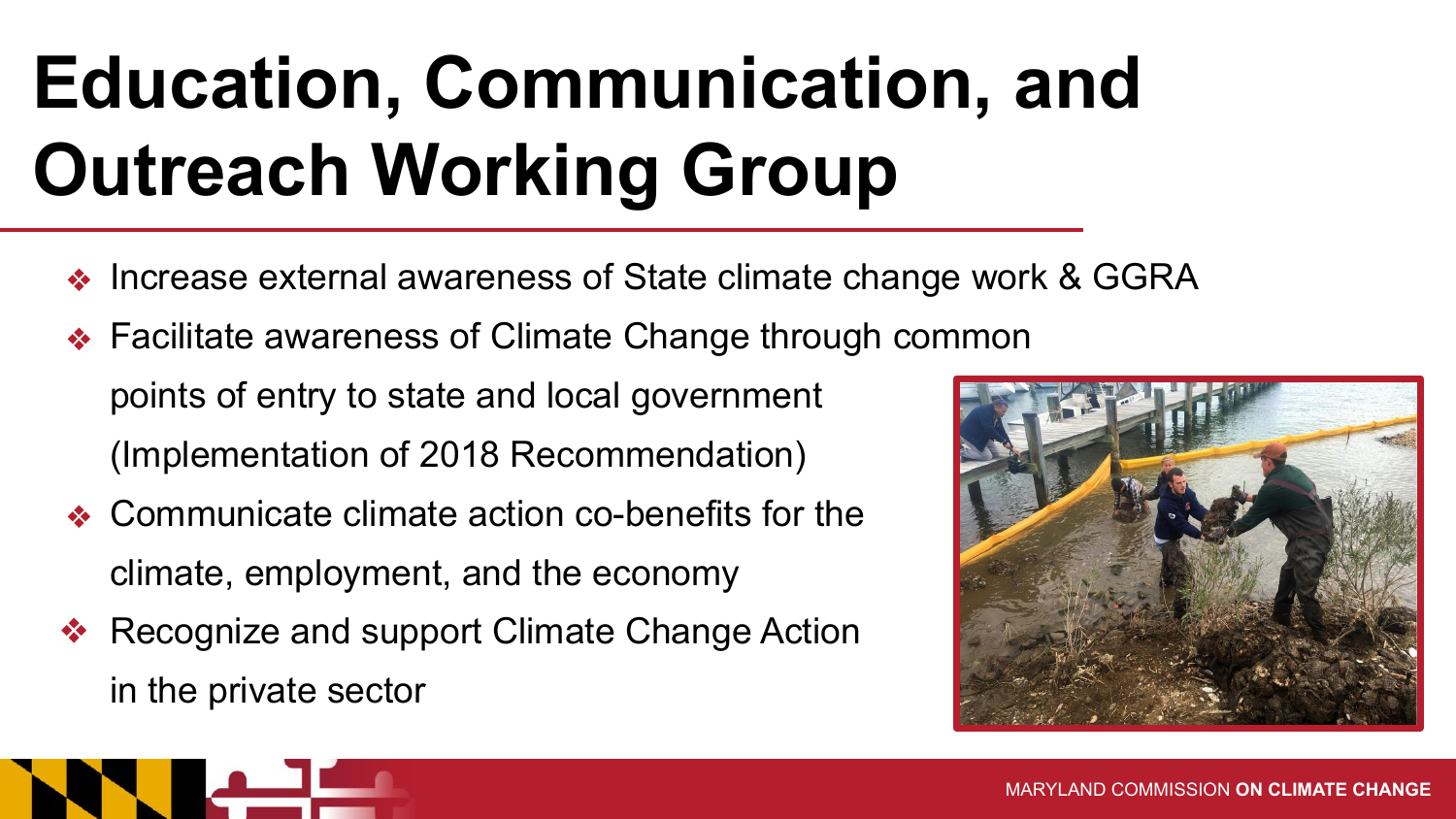# **Scientific and Technical Working Group**

- **❖** Interaction with other Working Group
- ❖ Tracking IPCC and Related Reports or Activities
- ❖ Reviews of Maryland GHG Inventories



- ❖ Insights Regarding Blue Carbon, GGRA Over-the-shoulder Review, and Requests from MCCC Working Groups and the Commission
- ❖ Work with MDE staff to prepare reports or presentations, Climate Impacts to Maryland's Agriculture, Building the Maryland Modeling Community, and Innovation

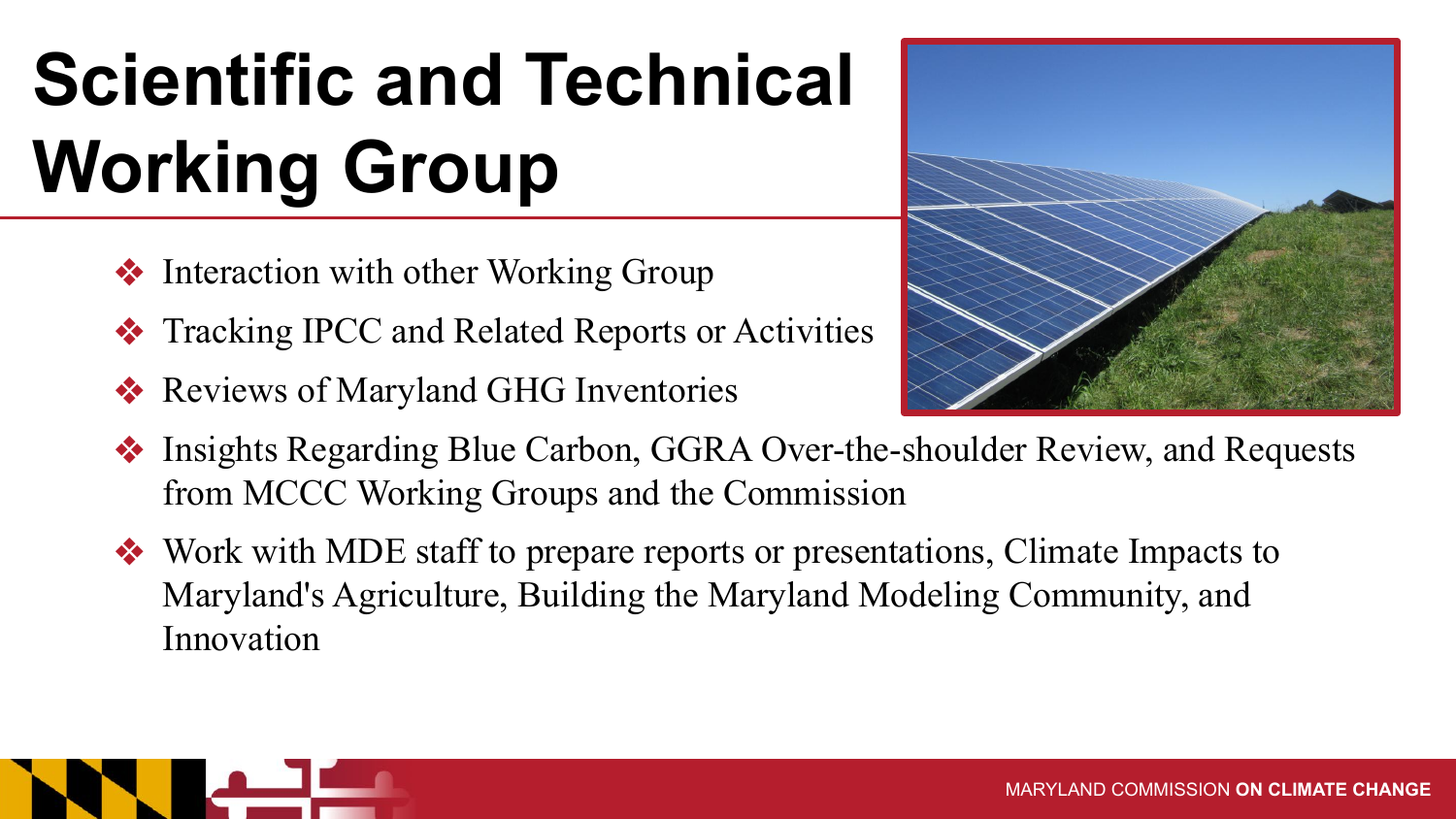## **Adaptation and Resiliency Working Group**

- ❖ Building Capacity to Compete for Natural Infrastructure Resilience Funds
- ❖ Mapping Zones of Vulnerability
- ❖ Integrating Climate Change into the Phase III WIP
- **❖ Adaptive Retreat**
- **❖ Tracking Progress**